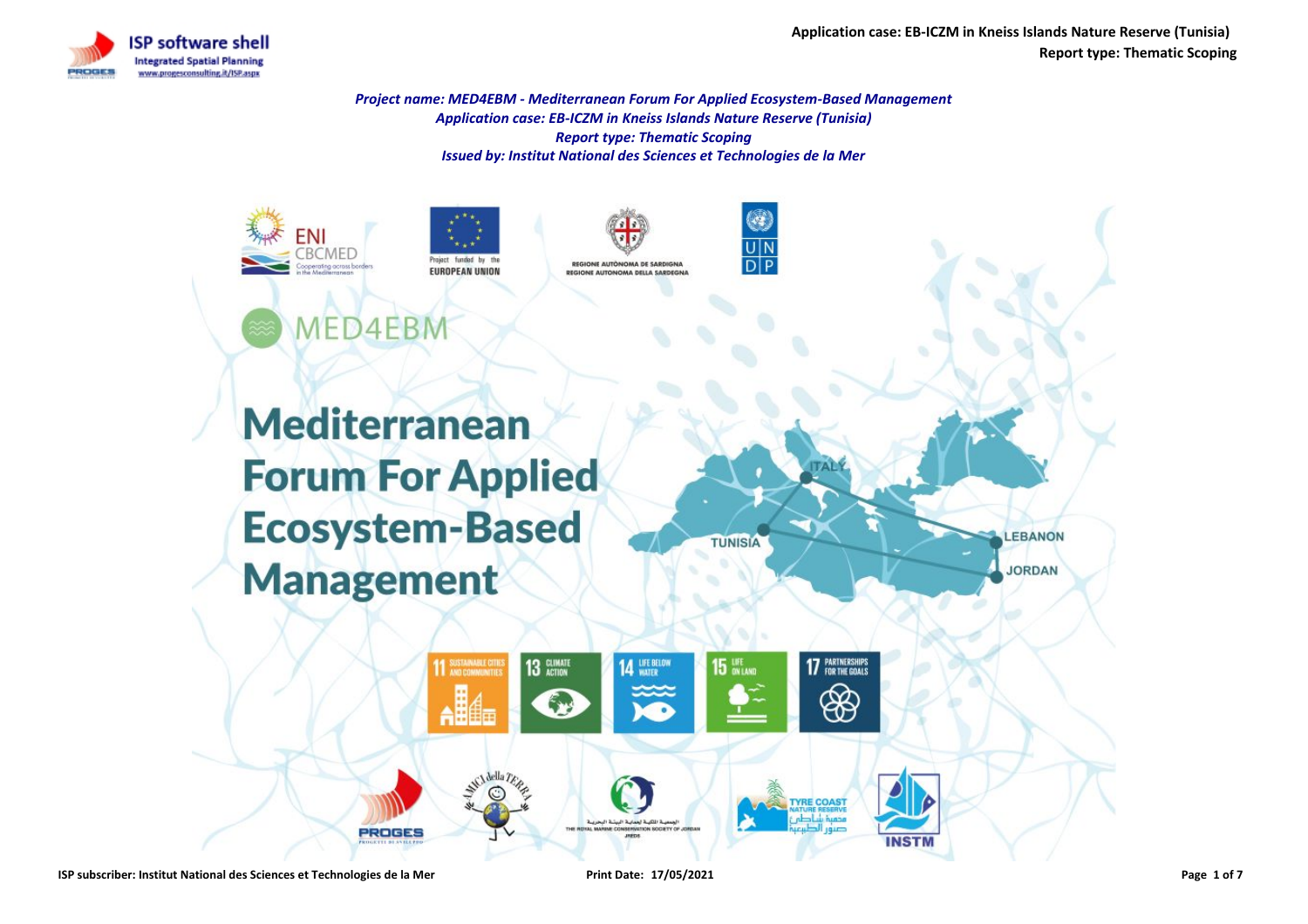

| Item                                 |                               | Description                                                                                                                                                                                                                                                                                                            | Key management issues                                                                                                                                  | Key stakeholders                                                                                                                                                                                           |
|--------------------------------------|-------------------------------|------------------------------------------------------------------------------------------------------------------------------------------------------------------------------------------------------------------------------------------------------------------------------------------------------------------------|--------------------------------------------------------------------------------------------------------------------------------------------------------|------------------------------------------------------------------------------------------------------------------------------------------------------------------------------------------------------------|
| <b>Biophysical</b><br><b>systems</b> |                               | Identify each of the main components which constitute the Identify the most important management<br>key coastal and marine biophysical systems (e.g. climate;<br>hydrological and hydrogeological system; coastal<br>vegetation types; wetlands; mangroves; rocky coast;                                               | issues (e.g. resource uses and/or conflicts;<br>ecological problems/threats) and try to<br>associate them with the related "biophysical                | Identify the most important stakeholders (e.g.<br>institutional management, data provider,<br>resources user) and try to associate them with<br>the related "biophysical component" by                     |
| $\Box$ Wetlands                      |                               |                                                                                                                                                                                                                                                                                                                        |                                                                                                                                                        |                                                                                                                                                                                                            |
|                                      | Watercourses                  | WADRAN OUEDS and SMARA OUEDS                                                                                                                                                                                                                                                                                           | Coastal erosion due to destruction of halophytic<br>vegetation.<br>Lack of Posidonia cover.<br>Submersion of Kneiss Islands due to sea level<br>rising | APAL (Agence de Protection et d'Aménagement du<br>Littoral), DGF (General Forest Direction), CRDA<br>(Regional Commissariat for Agricultural<br>Development), Municipality of Ghraiba, Sfax<br>University. |
|                                      | Tidal channels                |                                                                                                                                                                                                                                                                                                                        | Coastal erosion due to destruction of halophytic<br>vegetation.<br>Lack of Posidonia cover.<br>Submersion of Kneiss Islands due to sea level<br>rising | APAL (Agence de Protection et d'Aménagement du<br>Littoral), DGF (General Forest Direction), CRDA<br>(Regional Commissariat for Agricultural<br>Development), Municipality of Ghraiba, Sfax<br>University. |
|                                      | Intertidal zones (Estran)     |                                                                                                                                                                                                                                                                                                                        | Coastal erosion due to destruction of halophytic<br>vegetation.<br>Lack of Posidonia cover.<br>Submersion of Kneiss Islands due to sea level<br>rising | APAL (Agence de Protection et d'Aménagement du<br>Littoral), DGF (General Forest Direction), CRDA<br>(Regional Commissariat for Agricultural<br>Development), Municipality of Ghraiba, Sfax<br>University. |
|                                      | Supratidal mudflat (Sebkhas)  |                                                                                                                                                                                                                                                                                                                        | Coastal erosion due to destruction of halophytic<br>vegetation.<br>Lack of Posidonia cover.<br>Submersion of Kneiss Islands due to sea level<br>rising | APAL (Agence de Protection et d'Aménagement du<br>Littoral), DGF (General Forest Direction), CRDA<br>(Regional Commissariat for Agricultural<br>Development), Municipality of Ghraiba, Sfax<br>University. |
|                                      | $\Box$ Agricultural Ecosystem |                                                                                                                                                                                                                                                                                                                        |                                                                                                                                                        |                                                                                                                                                                                                            |
| <b>Olive Groves</b>                  |                               |                                                                                                                                                                                                                                                                                                                        |                                                                                                                                                        |                                                                                                                                                                                                            |
| <b>Plant species</b>                 |                               | Identify key groups of species which, for any reason, are of Identify the most important management<br>particular interest for the management of the focused<br>ecosystems (e.g. endemic; threatened; invasive;<br>commercial. Note that plant communities/habitat may be associate them with the related "biophysical | issues (e.g. resource uses and/or conflicts;<br>ecological problems/threats) and try to                                                                | Identify the most important stakeholders (e.g.<br>institutional management, data provider,<br>resources user) and try to associate them with<br>the related "biophysical component" by                     |
|                                      | Marine Flora                  | Seagrasses cover.<br>Dominant species: Posidonia sp.<br>Cymodoca nodosa<br>Zostera sp.                                                                                                                                                                                                                                 | Destruction by illegal fishery techniques                                                                                                              | <b>APAL</b><br><b>INSTM</b><br><b>Universities</b><br><b>CRDA</b><br>Marine Guard (Ministry of Interior)                                                                                                   |
|                                      | $\Box$ Terrestrial Flora      | Species of commercial values as cosmetic and pharmaceutical<br>uses.                                                                                                                                                                                                                                                   |                                                                                                                                                        | <b>DGF</b><br><b>APAL</b><br>(NGOs)<br><b>WWF</b><br>RAC-SPA<br><b>IUCN</b>                                                                                                                                |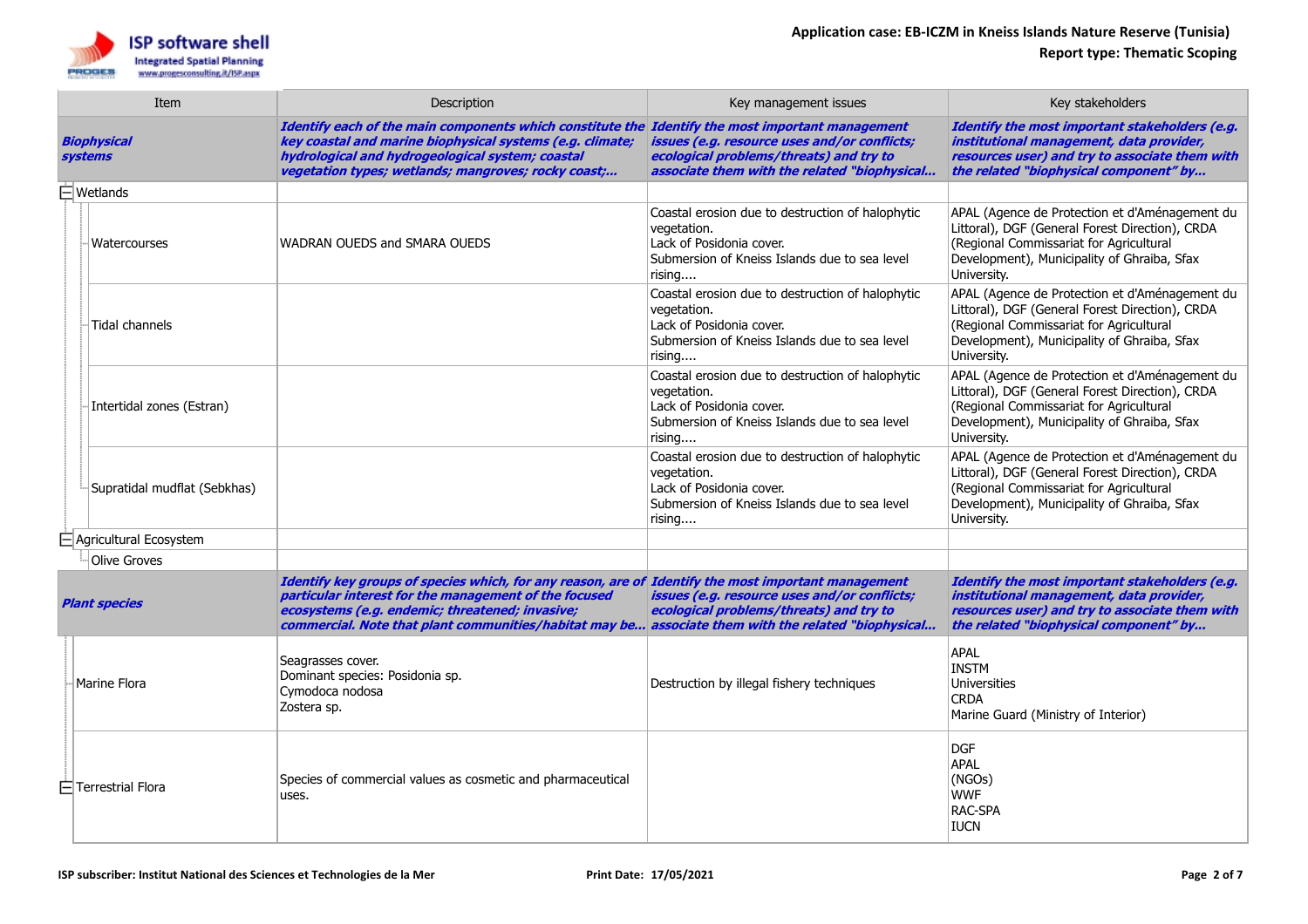

|                       | Item                        | Description                                                                                                                                                                                                                                                                                                                                                                                                                                                                                                   | Key management issues                                                                                                                                                                                                                                                                                                             | Key stakeholders                                                                                                                                                                                                     |
|-----------------------|-----------------------------|---------------------------------------------------------------------------------------------------------------------------------------------------------------------------------------------------------------------------------------------------------------------------------------------------------------------------------------------------------------------------------------------------------------------------------------------------------------------------------------------------------------|-----------------------------------------------------------------------------------------------------------------------------------------------------------------------------------------------------------------------------------------------------------------------------------------------------------------------------------|----------------------------------------------------------------------------------------------------------------------------------------------------------------------------------------------------------------------|
|                       | Halophilic vegetation       | Presence of endemic species, threated species.<br>Please see APAL Management Plan                                                                                                                                                                                                                                                                                                                                                                                                                             | Impact of the climate changes on the regression of<br>the vegetation cover.<br>Illegal camping.<br>Vegetation burning.                                                                                                                                                                                                            |                                                                                                                                                                                                                      |
|                       | Nitrophilic vegetation      | Presence of endemic species, threated species.<br>Please see APAL Management Plan                                                                                                                                                                                                                                                                                                                                                                                                                             |                                                                                                                                                                                                                                                                                                                                   |                                                                                                                                                                                                                      |
|                       | Nitrohallophilic vegetation | Presence of endemic species, threated species.<br>Please see APAL Management Plan                                                                                                                                                                                                                                                                                                                                                                                                                             |                                                                                                                                                                                                                                                                                                                                   |                                                                                                                                                                                                                      |
| <b>Animal species</b> |                             | => Identify key groups of species which, for any reason,<br>are of particular interest for the management of the<br>focused ecosystems (e.g. endemic; threatened; invasive;<br>commercial).<br>=> Identify also key groups/taxa which are important in<br>the structure of the relevant ecosystems and related                                                                                                                                                                                                | <b>Identify the most important management</b><br>issues (e.g. resource uses and/or conflicts;<br>ecological problems/threats) and try to<br>associate them with the related "biophysical<br>component" by listing each of them in the same each of them in the same line as that of the<br>line as that of the related component. | Identify the most important stakeholders (e.g.<br>institutional management, data provider,<br>resources user) and try to associate them with<br>the related "biophysical component" by listing<br>related component. |
|                       | $\Box$ Birds                | Kneiss island is the most important area of birds in term of<br>numbers in the Gulf of Gabes. Available data: number of<br>species; species abundance                                                                                                                                                                                                                                                                                                                                                         | Increase of yellow-legged gull<br>Eggs' trampling by human<br>Destruction of habitats<br>Effect of climate changes on the distribution of the<br>birds in the island and on the time of coming to the<br>zone                                                                                                                     | <b>AAO</b><br><b>DGF</b><br><b>Gabes University</b><br>(data provider)                                                                                                                                               |
|                       | Nesting species             |                                                                                                                                                                                                                                                                                                                                                                                                                                                                                                               |                                                                                                                                                                                                                                                                                                                                   | <b>AAO</b><br><b>DGF</b><br>Gabes University<br>(data provider)                                                                                                                                                      |
|                       | Migratory species           | The imporant species are:<br>Larus méchahellis<br>Aignetta garzetta<br>Photoenicopteris ruber resens                                                                                                                                                                                                                                                                                                                                                                                                          | Effect of climate changes on the distribution of the<br>birds in the island and on the time of coming to the<br>zone                                                                                                                                                                                                              | <b>AAO</b><br><b>DGF</b><br><b>Gabes University</b><br>(data provider)                                                                                                                                               |
| $\boxminus$ Fish      |                             | Estimation of number of retained species target species and<br>bycatch: about 50 species.<br>Key species (protected, flag species) need to be added.<br>The most of them have an economic relevance.<br>Available information:<br>catcht / species/ fishing gear<br>Work forces (people, boats, fishing activities) known<br>No retained species (discards and ETP species): Few<br>information about this species<br>More biodiversity information needs to be added<br>Ichtyofauna recensement biodiversity | Illegal, unreported and unregulated IUU fishing.<br>Commercialisation chain issues.<br>Destructive fishery techniques.<br>Overexploitation.<br>Impact of irregular gear on ichthyofauna<br>Impact of external factors (pollution climate<br>changes on the biodiversity)                                                          | <b>DGPA</b><br><b>CRDA</b><br>Ministry Agriculture<br>Research instititution INSTM and Universities<br>(lassad neifar;                                                                                               |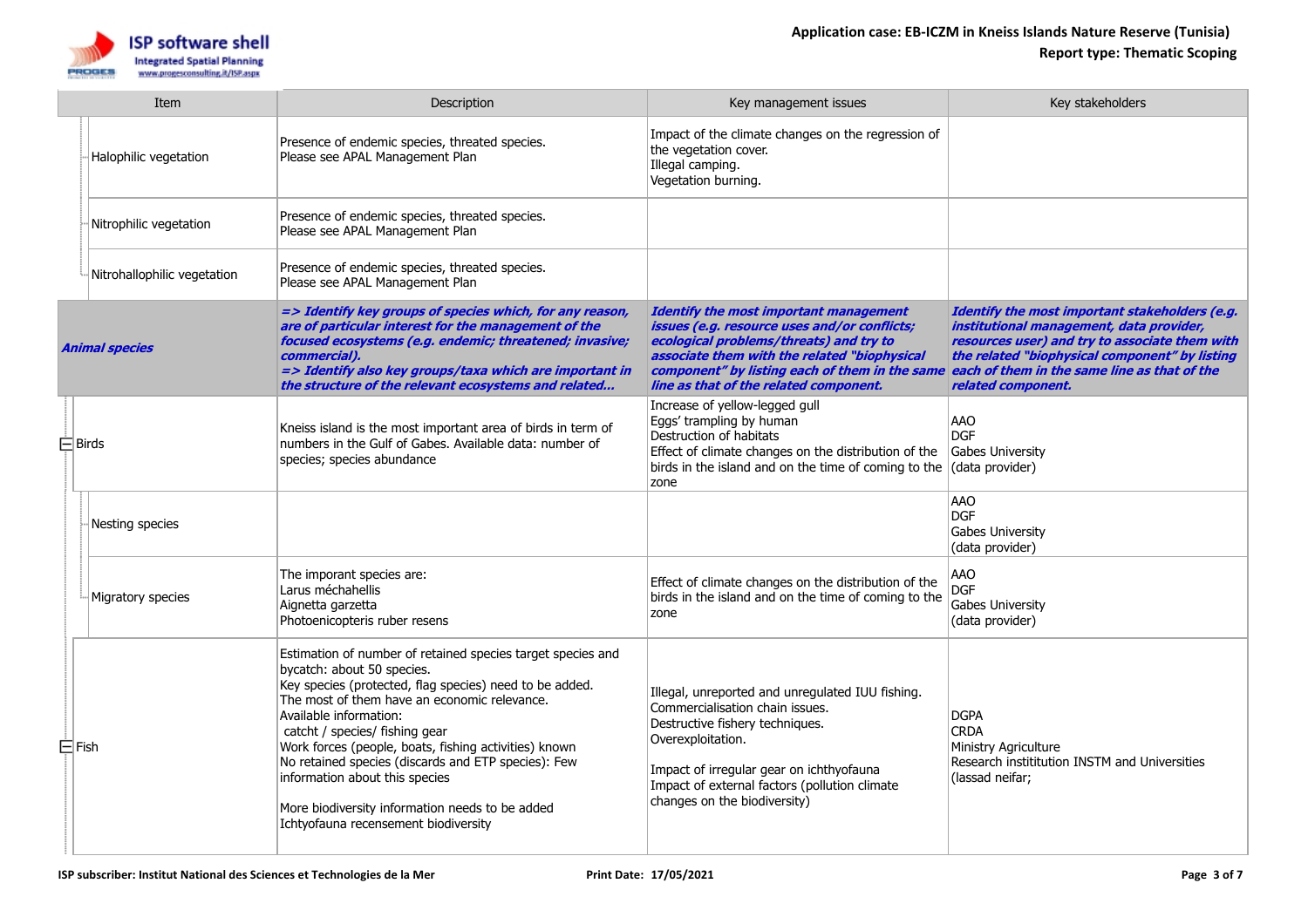

|  | Item                 | Description                                                                                                                                                                                                       | Key management issues                                                                                                                                                                                                                                                  | Key stakeholders                                               |
|--|----------------------|-------------------------------------------------------------------------------------------------------------------------------------------------------------------------------------------------------------------|------------------------------------------------------------------------------------------------------------------------------------------------------------------------------------------------------------------------------------------------------------------------|----------------------------------------------------------------|
|  | Pelagic fish         |                                                                                                                                                                                                                   |                                                                                                                                                                                                                                                                        |                                                                |
|  | Benthic fish         |                                                                                                                                                                                                                   |                                                                                                                                                                                                                                                                        |                                                                |
|  | Crustacea            | Shrimps (Penaeus kurathurus, which is endemic and P. aztecus, Illegal fishery<br>which is invasive. Metapeneus monocerus).<br>Blue crab is an invasive species<br>More biodiversity information needs to be added | Commercialisation chain issues<br>Destructive fishery techniques<br>Overexploitation                                                                                                                                                                                   | <b>DGPA</b><br><b>CRDA</b><br>Ministry Agriculture             |
|  | $\boxminus$ Mollusca |                                                                                                                                                                                                                   |                                                                                                                                                                                                                                                                        |                                                                |
|  | Cephalopoda          | Bivalve (Ruditapes decussatus)<br>Squid (Sepia officinalis)<br>Eledon muscata<br>More biodiversity information needs to be added<br>Clam (R. decussatus)<br>Couteau (Solen marginatus)                            | Illegal fishery<br>Commercialisation chain issues<br>Destructive fishery techniques<br>Overexploitation<br>Decrease of exploitable stock<br>Suspension of the clam collection<br>Illegal and destructive clam relay<br>Illegal, unreported and unregulated IUU fishing | <b>DGPA</b><br><b>CRDA</b><br>Ministry Agriculture             |
|  | Reptiles             | Marine Turtles: Kneiss island is a passage and wintering site<br>Lizards<br>(Species to be added)                                                                                                                 |                                                                                                                                                                                                                                                                        |                                                                |
|  | Amphibians           | Frog species are present, observed with rainy weather (they<br>avoid saline environment), in particular along the water courses.                                                                                  |                                                                                                                                                                                                                                                                        |                                                                |
|  | <b>Mammals</b>       | Marine mammals: Dolphins and sometimes, near the islands,<br>whales (Balaenoptera musculus)                                                                                                                       |                                                                                                                                                                                                                                                                        |                                                                |
|  | Other Invertebrates  |                                                                                                                                                                                                                   |                                                                                                                                                                                                                                                                        |                                                                |
|  | Cnidaria             | Phylum that includes jellyfish, sea anemones, corals<br>(Better description is needed)                                                                                                                            | Habitat destruction.<br>Pollution.<br>Impact of external factors and illegal gear.                                                                                                                                                                                     | Research institutions<br>Universities<br>RAC-SPA               |
|  | Echinodermata        | Sea stars, sea urchins, sea cucumbers                                                                                                                                                                             | Impact of external factors and illegal gear.                                                                                                                                                                                                                           | Research institutions<br>Universities<br>RAC-SPA               |
|  | Insecta              | Terrestrial insects.<br>Example: Saissetia oleae (fly)                                                                                                                                                            | Coleoptera (Neirun) and the fly S. oleae damage<br>the olive groves.                                                                                                                                                                                                   | Research institutions<br><b>Universities</b><br><b>RAC-SPA</b> |
|  | Arachnida            | Terrestrial arachnids<br>Scorpions                                                                                                                                                                                |                                                                                                                                                                                                                                                                        |                                                                |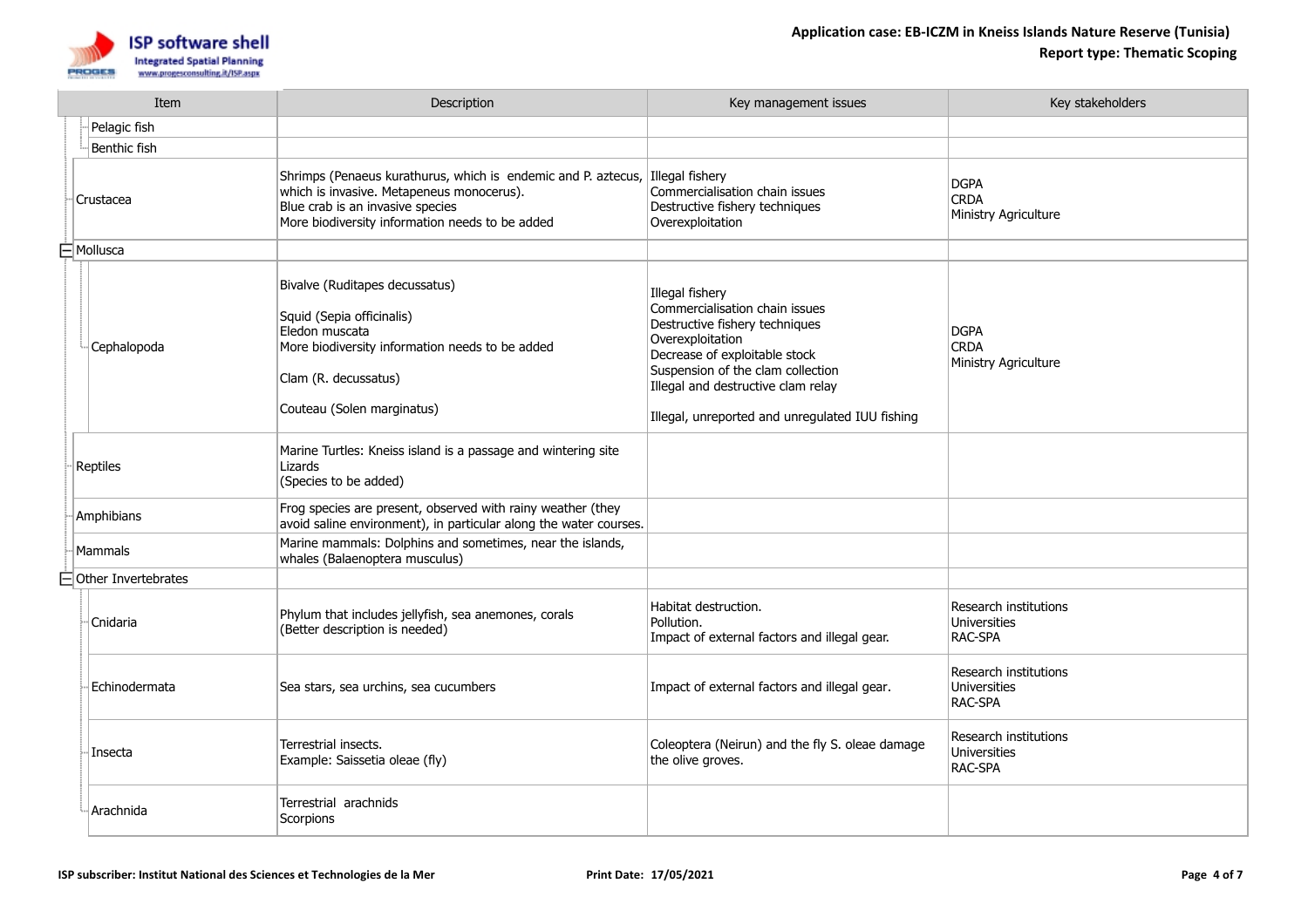

| Item                              | Description                                                                                                                                                                                 | Key management issues                                                                                                                                                                                                                      | Key stakeholders                                                                                                                                                                       |
|-----------------------------------|---------------------------------------------------------------------------------------------------------------------------------------------------------------------------------------------|--------------------------------------------------------------------------------------------------------------------------------------------------------------------------------------------------------------------------------------------|----------------------------------------------------------------------------------------------------------------------------------------------------------------------------------------|
| Coastal<br><i>infrastructures</i> | Identify the main groups/category coastal infrastructures<br>(e.g. ports; marinas; hotels; road network; urban areas;<br>irrigation and drainage networks).                                 | <b>Identify the most important management</b><br>issues (e.g. ecological problems/threats related institutional management, data provider, user<br>to the given infrastructure) and try to associate<br>them with the related "biophysical | Identify the most important stakeholders (e.g.<br>of the infrastructure) and try to associate them<br>with the related "biophysical component" by                                      |
| $\Box$ Sea Ports                  |                                                                                                                                                                                             |                                                                                                                                                                                                                                            |                                                                                                                                                                                        |
| Zaboussa Port                     | One of the 2 main Harbour presents inside the protected area of Electricity problems, lack of maintenance, sitting up<br>the Kneiss Islands                                                 | increasing, lack of local authorities                                                                                                                                                                                                      | APIP (Agency of the Harbours and Fishing Facilities)                                                                                                                                   |
| Skhira Port                       | One of the 2 main Harbour presents inside the protected area of<br>the Kneiss Islands                                                                                                       | Lack of maintenance                                                                                                                                                                                                                        | APIP (Agency of the Harbours and Fishing Facilities)                                                                                                                                   |
| Skhira oil Terminal               | Terminal for Oil Export                                                                                                                                                                     |                                                                                                                                                                                                                                            | OMMP (Office of The Merchant Navy and the<br>Ports), STIR (Tunisian Company of Refining<br>Industries), ANPE, TRAPSA, Min of Finance, Min                                              |
| Skhira phosphate industries       |                                                                                                                                                                                             | Minimal Phosphate pollution                                                                                                                                                                                                                | Ministry of Industry, ANPE, GCT (Tunisian                                                                                                                                              |
| Purification facilities for clams | Rasyounga                                                                                                                                                                                   | Pollution deriving from the purification wastewater.                                                                                                                                                                                       | APAL, DGSV, CRDA, UTICA                                                                                                                                                                |
| Mirador for bird watching         | The mirador on the main island is destroyed, while the one<br>present in the coastal area is still functional                                                                               | Repairing in process                                                                                                                                                                                                                       | Local NGOs                                                                                                                                                                             |
| Rest areas                        | Areas used both from tourists and local population                                                                                                                                          | Better development of the infrastructures presents<br>inside the rest areas                                                                                                                                                                | DGF, ACG (local NGO)                                                                                                                                                                   |
| Pedestrian bridge (passerel)      | The one connected to the rest area is damage, while the one<br>present on the main island is in better condition.                                                                           | Overused due to a low number of these bridges<br>(used non only by the woman of the island but                                                                                                                                             | DGF, ACG (local NGO), APNES (local NGO - original<br>builder in the 2005)                                                                                                              |
| $\Box$ Cultural and Historical    |                                                                                                                                                                                             |                                                                                                                                                                                                                                            |                                                                                                                                                                                        |
| Remains of the Monastery of       |                                                                                                                                                                                             |                                                                                                                                                                                                                                            |                                                                                                                                                                                        |
| Ruins                             |                                                                                                                                                                                             |                                                                                                                                                                                                                                            |                                                                                                                                                                                        |
| Archaeological area               |                                                                                                                                                                                             |                                                                                                                                                                                                                                            |                                                                                                                                                                                        |
| Urban Areas                       |                                                                                                                                                                                             | Lack of urban development plan                                                                                                                                                                                                             | Ghraiba municipality                                                                                                                                                                   |
| <b>Economic activities</b>        | Identify the main sectors of economic activities (e.g.<br>agriculture; livestock; industry; fisheries; aquaculture;<br>energy production; transport; tourism).                              | <b>Identify the most important management</b><br>issues (e.g. ecological problems/threats related<br>to the given economic activity) and try to<br>associate them with the related "biophysical                                            | Identify the most important stakeholders (e.g.<br>institutional management, data provider,<br>economic actor) and try to associate them with<br>the related "biophysical component" by |
| $\Box$ Fisheries                  |                                                                                                                                                                                             |                                                                                                                                                                                                                                            | <b>ACG</b><br><b>UTAP</b><br><b>CRDA</b><br><b>DGPA</b><br>Ministry of Agriculture                                                                                                     |
| Coastal fishing                   | Most of the fishermen are local, resident in the area, sometimes Illegal methods / techniques<br>(from April to August) people from other areas (Chebba e.g.)<br>Target species: Lisa orata | Illegal fishing activities<br>Overexploitation generated by increase of the<br>number of boats.<br>Invasive species                                                                                                                        | ACG<br><b>UTAP</b><br><b>CRDA</b><br><b>DGPA</b><br>Ministry of Agriculture                                                                                                            |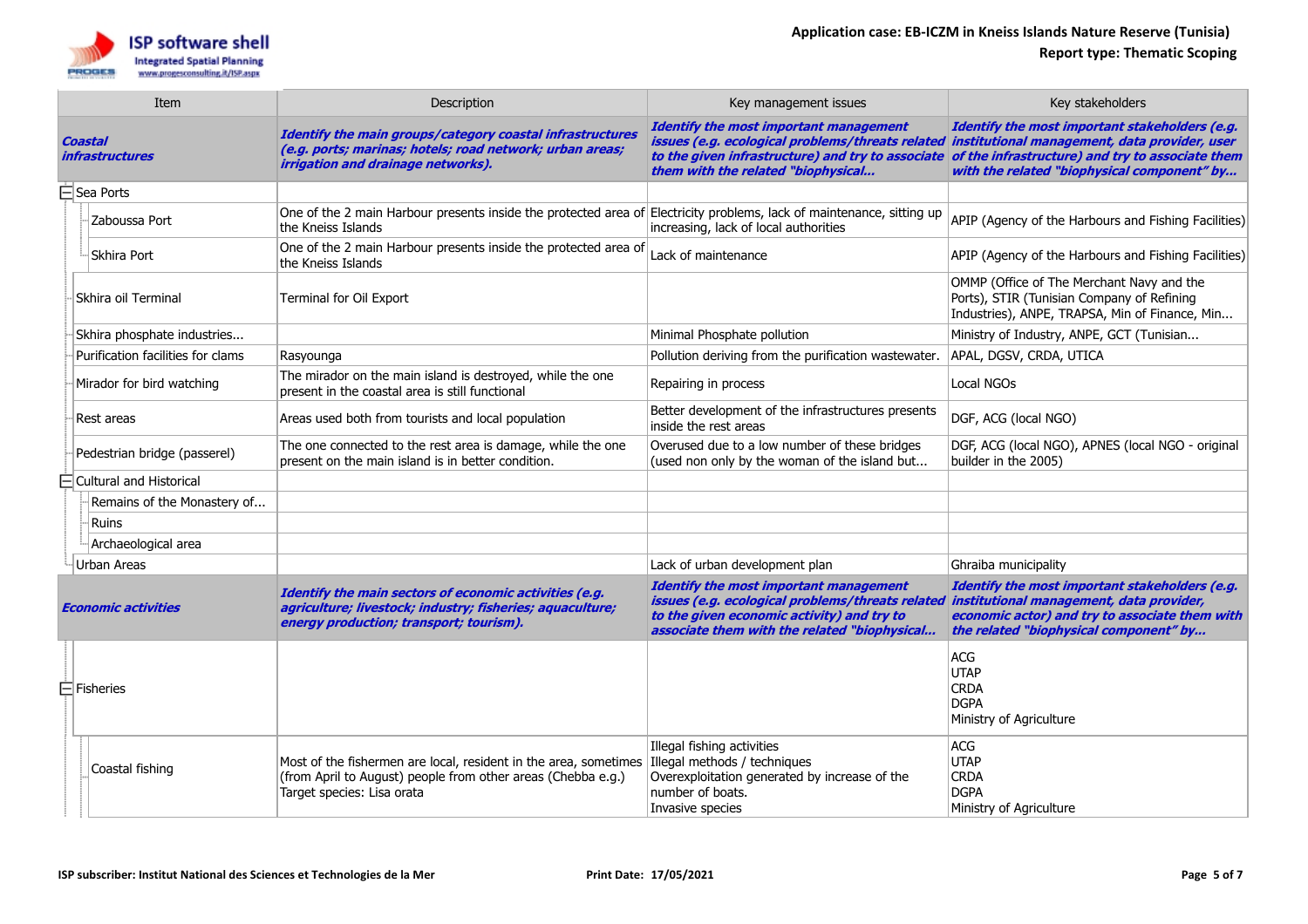

|  | Item                                            | Description                                                                                                                                                                                                               | Key management issues                                                                                                                                                                                                           | Key stakeholders                                                                             |
|--|-------------------------------------------------|---------------------------------------------------------------------------------------------------------------------------------------------------------------------------------------------------------------------------|---------------------------------------------------------------------------------------------------------------------------------------------------------------------------------------------------------------------------------|----------------------------------------------------------------------------------------------|
|  | Shore fishing (Clam and<br>Annelids harvesting) | Mainly women are involved (clam harvesting)                                                                                                                                                                               | Illegal fishing activities<br>Illegal methods / techniques<br>Overexploitation generated by increase of the<br>number of boats.<br>Invasive species<br>For Annelids there is no regulation, so all the<br>harvesting is illegal | ACG<br><b>UTAP</b><br><b>CRDA</b><br><b>DGPA</b><br>Ministry of Agriculture                  |
|  | Aquaculture (Oyster)                            | Planned but not existing yet. Until now it is only a project                                                                                                                                                              |                                                                                                                                                                                                                                 | ACG<br>UTAP<br><b>CRDA</b><br><b>DGPA</b><br>Ministry of Agriculture                         |
|  | Purse seine fishing                             | Most of the fishermen are local, resident in the area, sometimes Illegal methods / techniques<br>(in spring and summer) people from other areas (Gabes e.g.)<br>Target species: Bonit                                     | Illegal fishing activities<br>Overexploitation generated by increase of the<br>number of boats.<br>Invasive species                                                                                                             | ACG<br>UTAP<br><b>CRDA</b><br><b>DGPA</b><br>Ministry of Agriculture                         |
|  | $\bar{\boxminus}$ Agriculture                   | 70% of the farmers are men. The farms are diversified (all the<br>subcomponents are present).<br>Family activity.<br>Available data: the assessment of agriculture activities is based<br>on a high rate of approximation | Lack of natural grazing space<br>Lack of work force, workers migrate from<br>agriculture to fishing activities.<br>Waters has high levels of salinity.                                                                          | Ministry of Agriculture<br>CRA Hchichina                                                     |
|  | Olive groves                                    | Extraction rate of olive oil over 30% (as maximum rate; good<br>quality).                                                                                                                                                 |                                                                                                                                                                                                                                 | Ministry of Agriculture<br>CRA Hchichina                                                     |
|  | Almond orchards                                 |                                                                                                                                                                                                                           |                                                                                                                                                                                                                                 | Ministry of Agriculture<br>CRA Hchichina                                                     |
|  | Raisin                                          |                                                                                                                                                                                                                           |                                                                                                                                                                                                                                 | Ministry of Agriculture<br><b>CRA Hchichina</b>                                              |
|  | $\boxminus$ Livestock                           |                                                                                                                                                                                                                           |                                                                                                                                                                                                                                 |                                                                                              |
|  | Sheep farming                                   |                                                                                                                                                                                                                           |                                                                                                                                                                                                                                 |                                                                                              |
|  | Chicken farming                                 |                                                                                                                                                                                                                           |                                                                                                                                                                                                                                 |                                                                                              |
|  | Honey production                                | <b>Family Activity</b>                                                                                                                                                                                                    |                                                                                                                                                                                                                                 |                                                                                              |
|  | $\equiv$ Industrial activities                  |                                                                                                                                                                                                                           |                                                                                                                                                                                                                                 | <b>ANPE</b><br>Ministry of Environment<br>ABNES (NGOs)<br>APAL<br>Ministry of Economy        |
|  | Tunisian Chemical Group                         | Only one unit                                                                                                                                                                                                             | Atmospheric pollution (it affects a larger area than<br>the only Kneiss)<br>Phosphogypsum pollution                                                                                                                             | <b>ANPE</b><br>Ministry of Environment<br>ABNES (NGOs)<br><b>APAL</b><br>Ministry of Economy |